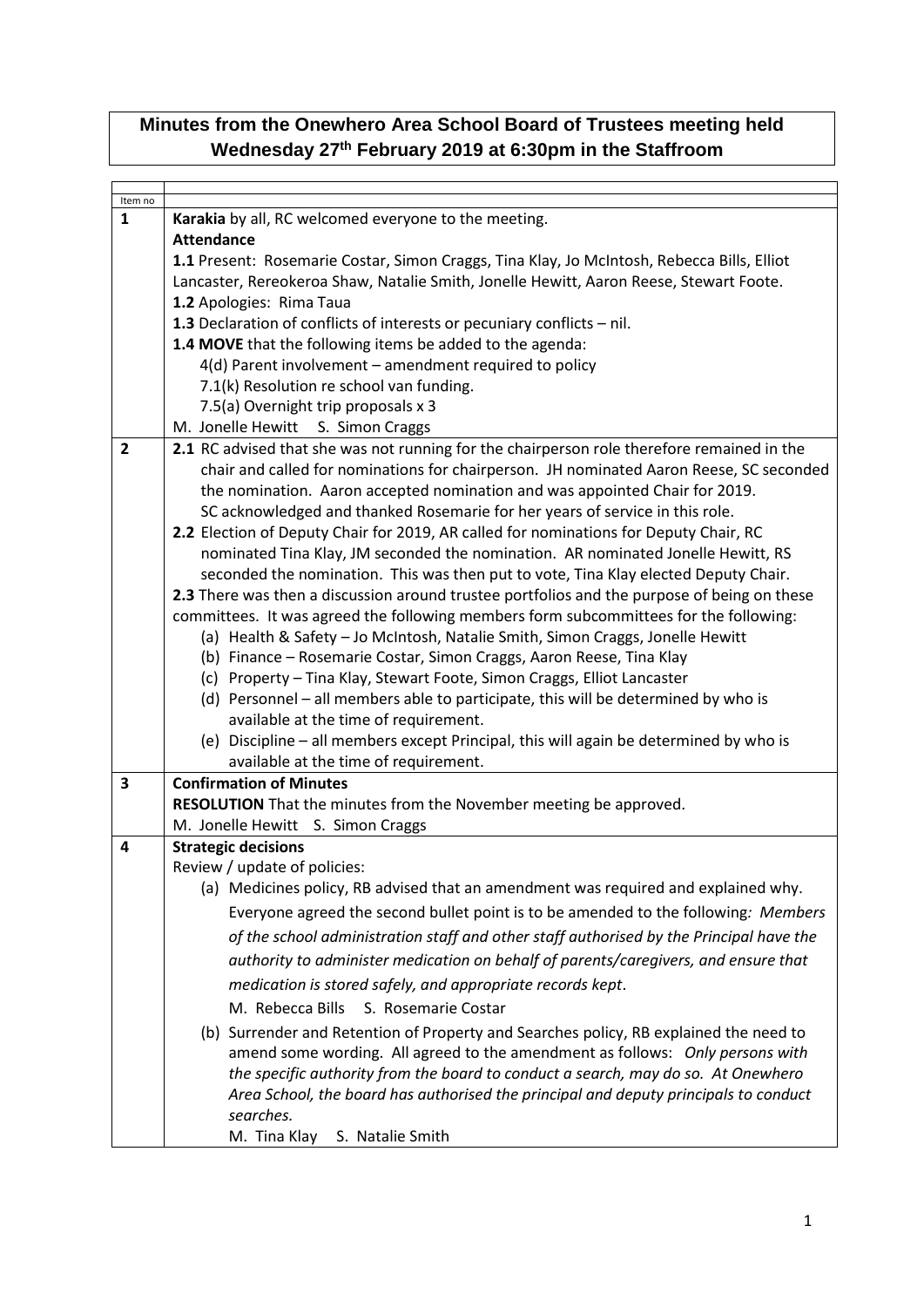|   | (c) CARRY OVER - Legislation & Administration policy, more information required with                                         |  |  |  |
|---|------------------------------------------------------------------------------------------------------------------------------|--|--|--|
|   | regard to the 'Records Officer' role and if an amendment is required to who this                                             |  |  |  |
|   | person/s should be.<br>(d) Parent Involvement policy, SC explained the detail around why an amendment was                    |  |  |  |
|   | required. All agreed to the following update to bullet point number: At our school,                                          |  |  |  |
|   | we police vet parent volunteers for camp or overnight activities and all other                                               |  |  |  |
|   | volunteers that have the potential to be alone with students.                                                                |  |  |  |
|   | M. Jonelle Hewitt<br>S. Rosemarie Costar                                                                                     |  |  |  |
|   | There was a discussion around policy and the need to have this engrained, staff are                                          |  |  |  |
|   | not expected to know every policy however they are expected to know where policies                                           |  |  |  |
|   | are held and look up policy when not sure what to do to ensure policy is not being                                           |  |  |  |
|   | breached. There was a discussion around the importance of policy and actions to put                                          |  |  |  |
|   | in place.                                                                                                                    |  |  |  |
| 5 | <b>Strategic discussions</b>                                                                                                 |  |  |  |
|   | 5.1 Principal's report was tabled. There was a discussion around highlighting areas in the                                   |  |  |  |
|   | annual plan not being met, and detailing where we are at with the area and what                                              |  |  |  |
|   | potential support may be required. It was likened to school reporting 'at risk', 'achieving'                                 |  |  |  |
|   | etc. An example was given around all of the red crosses detail against the last 2 actions of                                 |  |  |  |
|   | pg 2 of the Principals report - RC asked what could have been done to ensure these                                           |  |  |  |
|   | actions were completed instead of red crosses. Continuing that it was frustrating to get to                                  |  |  |  |
|   | the end of the year and hear things haven't been done. There was a discussion around                                         |  |  |  |
|   | this.                                                                                                                        |  |  |  |
|   | M. Simon Craggs S. Rosemarie Costar                                                                                          |  |  |  |
| 6 | <b>Monitoring and Review</b>                                                                                                 |  |  |  |
|   | Policies for Assurance this meeting were:                                                                                    |  |  |  |
|   | (a) Length of School Year - SC assured this policy. There was a discussion around this and                                   |  |  |  |
|   |                                                                                                                              |  |  |  |
|   | SC advised how this is determined.                                                                                           |  |  |  |
|   | (b) EEO (Equal Employment Opportunities) Policy - SC assured. There was a brief                                              |  |  |  |
|   | discussion around where the policy states 'the board appoints a member to be the                                             |  |  |  |
|   | EEO officer - this role may be taken by the Principal'. This wording is to be updated.                                       |  |  |  |
|   | MINUTE At OAS this role is taken by the Principal. M. Rosemarie Costar S. Rebecca Bills                                      |  |  |  |
|   | (c) Police vetting for Non-Teachers - this policy was also assured by SC.                                                    |  |  |  |
|   | (d) School Planning & Reporting submissions - SC assured that the requirements for the                                       |  |  |  |
|   | following had been met:                                                                                                      |  |  |  |
|   | Charter update<br>Preparation of annual report for auditor<br>$\bullet$                                                      |  |  |  |
|   | 6.2 Finance Reports:                                                                                                         |  |  |  |
|   | (a) Draft December 2018 was tabled. SC advised that the surplus offset the loss from the                                     |  |  |  |
|   | previous year and has put OAS in a good financial position. There was a brief                                                |  |  |  |
|   | discussion around the overspend in the grounds budget which had been approved by                                             |  |  |  |
|   | the Board.                                                                                                                   |  |  |  |
|   | RESOLUTION That the draft Dec 2018 financial report be received. M. Tina Klay S.                                             |  |  |  |
|   | Rosemarie Costar.                                                                                                            |  |  |  |
|   | (b) Draft 2018 Accounts were tabled. There was a brief discussion to clarify that this was                                   |  |  |  |
|   | still in draft as it had to go through the audit process. SC highlighted the \$170K                                          |  |  |  |
|   | adjustment, there was a discussion around this with a request for more information to                                        |  |  |  |
|   | clarify.                                                                                                                     |  |  |  |
|   | SC advised that VM had picked up that the school had not claimed for (invoiced)                                              |  |  |  |
|   | entitled funding from ACC dating back some years, VM has resolved this and a lump<br>sum has been deposited to resolve this. |  |  |  |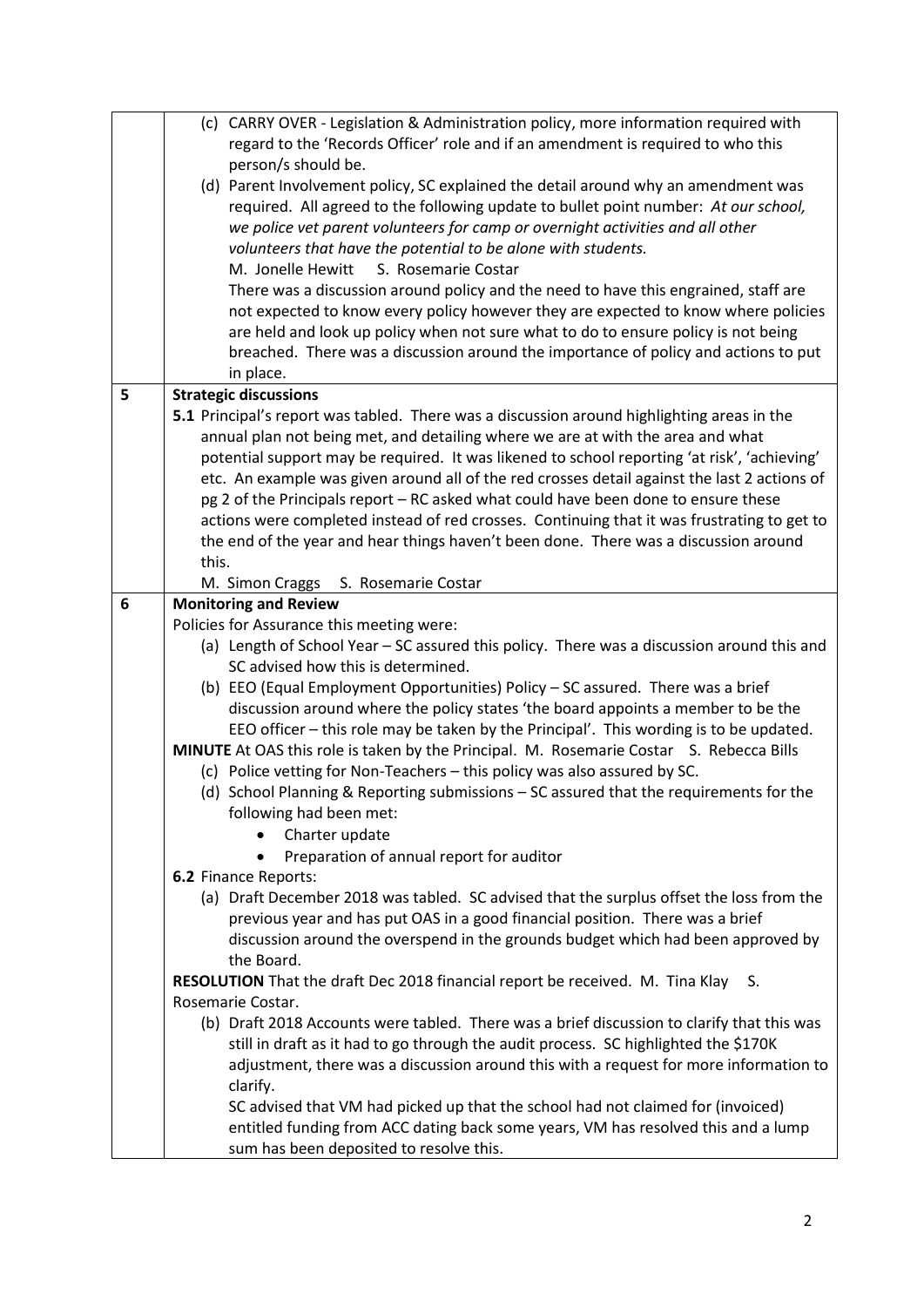**MINUTE:** It was agreed to write off the debt of \$24570 from one of the 2017 International Homestay visits as there was no way to recover this money from the agent.

M. Rosemarie Costar S. Simon Craggs

**RESOLUTION** That the draft 2018 Accounts be received.

M. Jo McIntosh S. Elliot Lancaster

(c) 2019 budget was tabled. There was a discussion around the reduction in the school roll (25 students) over the last year / year and a half, SC explained that this has meant that the school has lost 1 unit for staff remuneration from the entitled MOE allocation. SC asked for Board funds to cover 1.5 units. SC gave an overview of what these would be for. There was discussion around this. SC talked about the ballot process and increasing numbers to get the roll back up and the unit back moving forward. RC gave an overview of funding the school receives for in zone students vs out of zone students and the need to retain in zone students. There was further discussion around this, the Board would like this monitored closer moving forward. RC advised that they needed to be mindful of spending additional funds that don't necessarily benefit student achievement.

**MINUTE** The Board agreed with some reluctance to fund the 1.5 units from bulk grant for the remainder of this year only. This is a one off and there is no commitment that this will continue past 2019, at which point SC is to then manage units within the MOE allocation. M. Rosemarie Costar S. Elliot Lancaster

SC talked through funding allocated for developing wellbeing resources and curriculum development. This was a discussion around capital for learning equipment and grounds. RC asked about the \$5K allocation in the budget for improvement of signage. There was a discussion around the war memorial for the veterans.

The Property renovation (school house) budget was discussed and it was identified that once the painting was completed this would leave \$3K for the rest of the year. There was a discussion to clarify renovation/improvements versus maintenance and an example given. **RESOLUTION** That the 2019 budget be approved. M. Rebecca Bills S. Jonelle Hewitt

**6.3** Staff Trustee Report was tabled. RB gave a brief overview of her report.

**RESOLUTION** That the staff trustee report be received. M. Natalie Smith S. Simon Craggs **6.4** Student Trustee Reporting: There was a discussion around the student and staff trustee roles and reporting.

**MINUTE** There is no requirement from this meeting onwards for there to be a written report submitted by the staff and student trustees unless the Board request one on a specific topic. M. Tina Klay S. Rosemarie Costar

**6.5** Whanau Report – RS talked about the contact she had had from Marcus Purua, who was elected on the OAS student council, requesting a korowai for school. RS said she had made one and then got hold of more feathers so had made 2 for the school. They were both presented to the school at the first assembly this year. RS passed on her thanks to Marcus for this.

There was a discussion around Matariki this year, SC advised that criteria had gone out and was being talked about by teachers already. RS spoke of the potential Marae options to hold this event this year.

**6.6** School House Report

(a) AR talked through the report. AR noted that there were a couple of minor things to sort in the Hall Rd school house that he had been made aware.

AR advised that re 67 Parsons Rd, that the only thing required left to do was the passing over of the bond to tenancy services.

AR said he had a potential tenant for 65 Parsons Rd, there was a discussion around this. AR also advised this family had a cat. It was requested that photos be taken of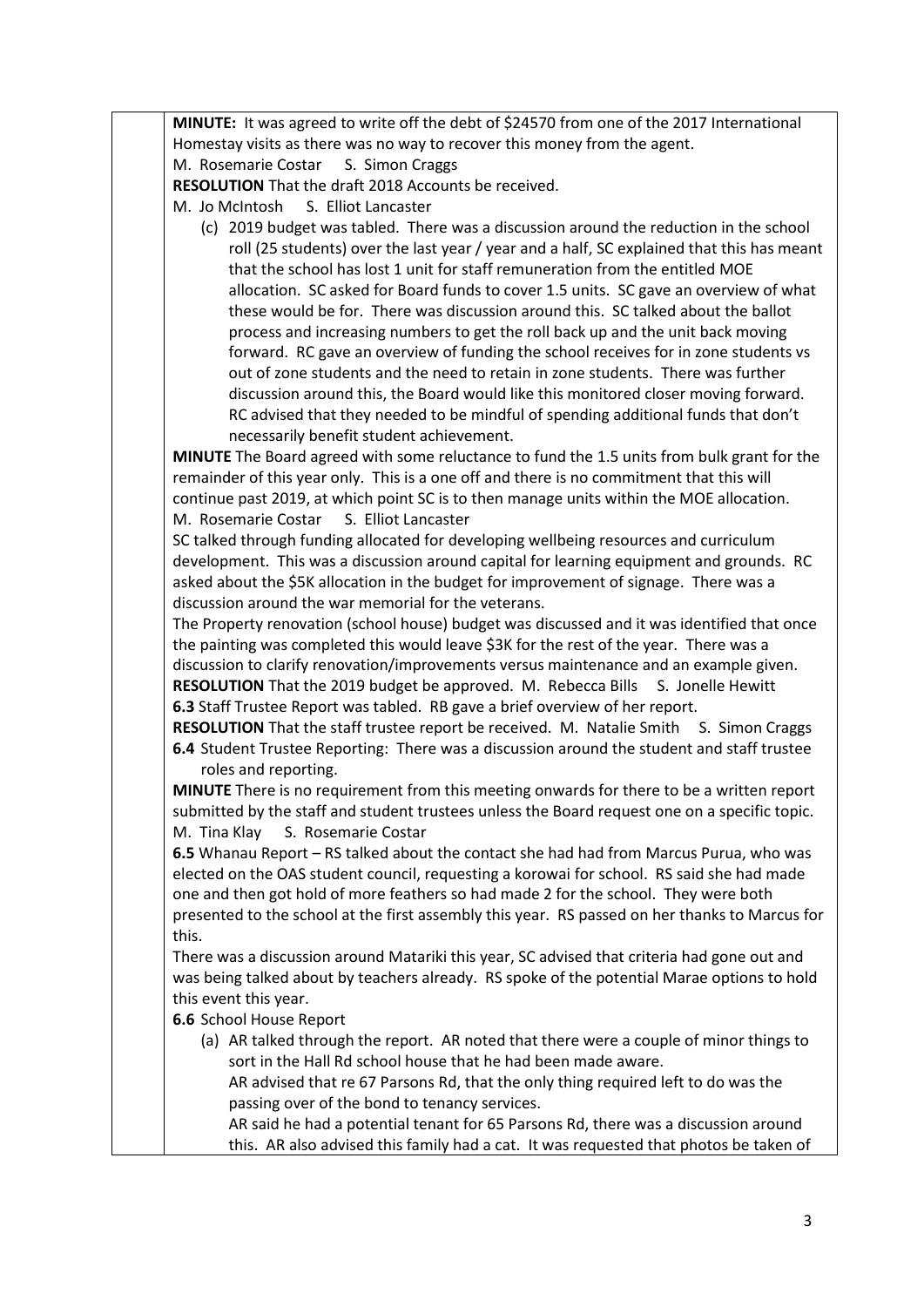|                | the current state of the house prior to tenant moving in. It was advised that KF is           |  |  |  |
|----------------|-----------------------------------------------------------------------------------------------|--|--|--|
|                | arranging the maintenance that was required.                                                  |  |  |  |
|                | RESOLUTION That 65 Parsons Rd school house be tenanted subject to positive                    |  |  |  |
|                | reference checks and that the rent for this house is as per the recent rental appraisal       |  |  |  |
|                | of \$395 per week.                                                                            |  |  |  |
|                | S. Simon Craggs<br>M. Aaron Reese                                                             |  |  |  |
|                | There was a discussion around the school houses being fenced, RB raised that this             |  |  |  |
|                | would ensure students are kept from these areas. There was a brief discussion                 |  |  |  |
|                | around this showing clear boundaries and that the fence didn't however need to be of          |  |  |  |
|                | a standard to ensure it was dog proof.                                                        |  |  |  |
|                | RESOLUTION That the school house report be received.                                          |  |  |  |
|                | S. Rosemarie Costar<br>M. Aaron Reese                                                         |  |  |  |
|                | (b) RESOLUTION As per email correspondence (01/02/2019) and agreement, the rent for           |  |  |  |
|                | 19 Hall Road has been set at \$465 per week in line with rental appraisal. The tenants        |  |  |  |
|                | approved for this house are staff members. M. Rosemarie Costar S. Aaron Reese                 |  |  |  |
|                | (c) RESOLUTION As per email correspondence (28/01/2019) and agreement, the rent for           |  |  |  |
|                | 67 Parsons Road has been set at \$410 per week in line with rental appraisal. The             |  |  |  |
|                | tenant approved for this house is a non-staff member. M. Rosemarie Costar<br>S.               |  |  |  |
|                | Aaron Reese                                                                                   |  |  |  |
|                | (d) CARRY OVER - Pets in school houses.                                                       |  |  |  |
|                | 6.7 Health & Safety Report - not received / completed. SC gave an update to advise that the   |  |  |  |
|                | person who had previously been appointed the H&S lead role within school no longer wished     |  |  |  |
|                | to do the position and that he had had one expression of interest however this person would   |  |  |  |
|                | need to be transitioned into the role, with KP assisting in the handover. There was a         |  |  |  |
|                | discussion about the importance of H&S and how not having reporting leaves us vulnerable, it  |  |  |  |
|                | is a necessary requirement to have a report for every meeting. SC advised that he was only    |  |  |  |
|                | aware of one hazard that had been identified. RC advised that she had raised a care card at   |  |  |  |
|                | the end of last year when 2 students had been locked in the pool area however there was no    |  |  |  |
|                | reporting on this. It was reiterated that care card reporting should be viewed as keeping our |  |  |  |
|                | students safe.                                                                                |  |  |  |
|                | RESOLUTION That the Dec 2018 Injury & Accident report be received.                            |  |  |  |
|                | S. Rosemarie Costar<br>M. Aaron Reese                                                         |  |  |  |
| $\overline{7}$ | <b>BOT Administration</b>                                                                     |  |  |  |
|                | 7.1 General.                                                                                  |  |  |  |
|                | (a) 2019 Voluntary parent donations discussion. SC advised that the number of families        |  |  |  |
|                | contributing a donation had come down. There was a discussion around what the                 |  |  |  |
|                | donation amounts were last year, the following was agreed to:                                 |  |  |  |
|                | Activity donation, one child - \$52.00                                                        |  |  |  |
|                | Activity donation, two children - \$104.00                                                    |  |  |  |
|                | Activity donation for three or more children - \$125.00                                       |  |  |  |
|                | Breakfast club donation - \$5.00                                                              |  |  |  |
|                | (b) Tomorrow schools - Education review; Governance recommendations. SC gave an               |  |  |  |
|                | overview of this advising that this was open for anyone to give feedback, details of          |  |  |  |
|                | how you can do this can be found on the 'our schooling futures' site. SC advised that         |  |  |  |
|                | there was an open meeting being held at Papatoetoe High School in which he would              |  |  |  |
|                | be attending and would encourage any Board members to attend also.                            |  |  |  |
|                | (c) NCEA and Yr 1 to 10 results for 2018 - RB gave an overview of how the year 1 to 10        |  |  |  |
|                | data is made/works and explained that percentages can swing drastically with small            |  |  |  |
|                | cohorts. RB also advised that moving forward the aim was to have data for across              |  |  |  |
|                | multiple curriculum not just reading, writing and maths. RB also explained that up to         |  |  |  |
|                | curriculum level 2 that students are learning skills to learn, then after that they are       |  |  |  |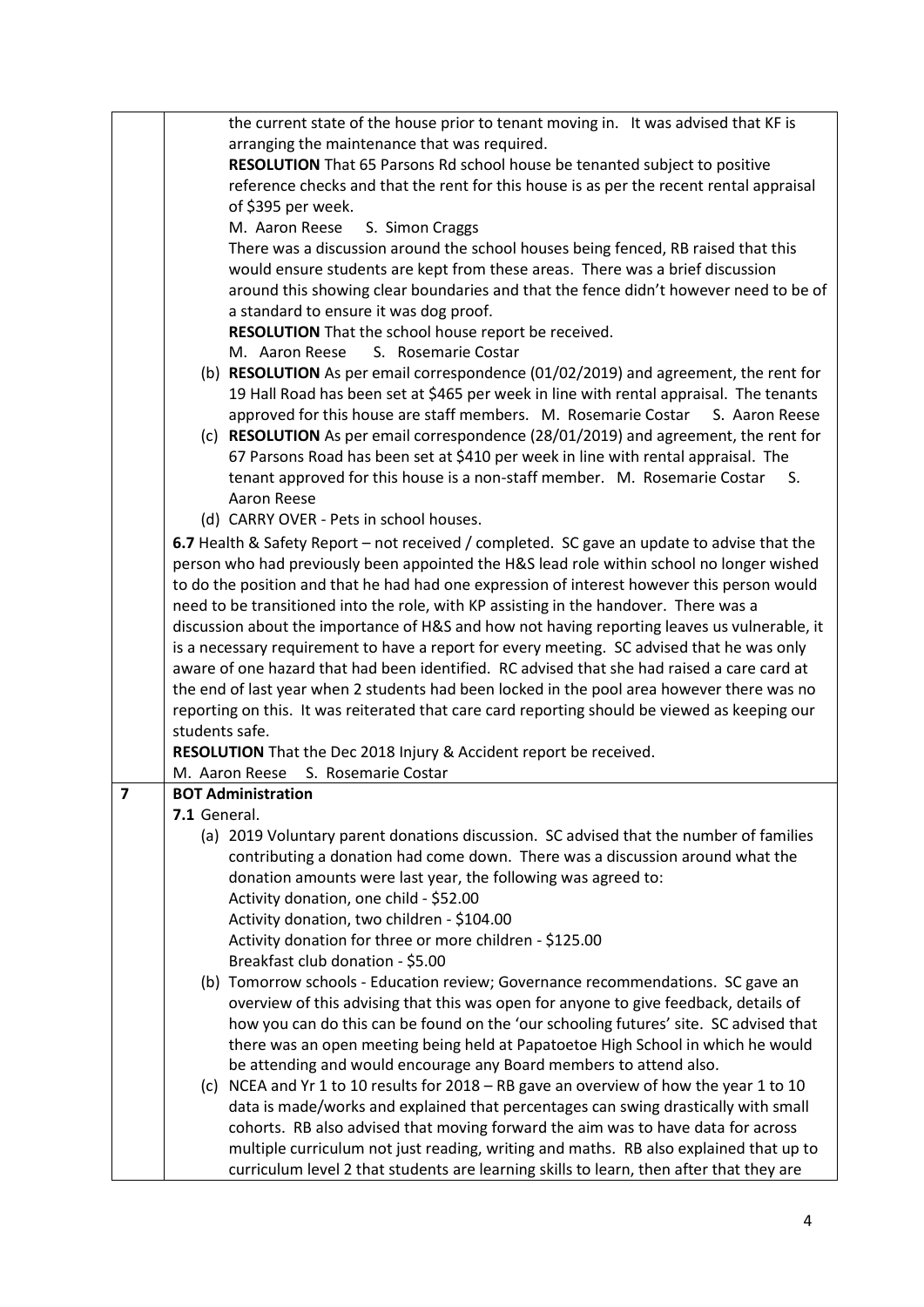using the skills to learn. There was discussion around the year 3 to 4 jump being difficult then again from level 4 to 5. RB continued to talk through graphs and results. Continuing that the plan moving forward was that writing was going to be our focus, RB gave an overview of why this would be the focus and what they were doing. TK asked how quickly the results would be seen, there was further discussion around this. RB talked about the pockets of acceleration in learning and looking at what had caused this, giving an example of some students in year 9 writing where they moved 2.5 curriculum levels in one year – looking at what it was that they did to achieve this and what we can do. RB also talked about making sure that all students that are at risk have access to programs and extra support. AR asked if we teach at a curriculum level, how does this work in a class of 25 that are at different levels. SC explained that there are ability groupings within the class. There was a discussion around the year 9/10 data being missing, RC advised that it was her understanding that the data had been collected and that it hadn't been analysed / entered. RB explained that it hadn't been kept in a central place, SC advised that there had been no requirement to report on 9/10s. RC raised a concern around the year 4 2017 vs year 5 2018 maths result and asked what had been put in place around this. Questioning if any resources were required to be able to set up success. SC talked about targeted programs. RC reflected on what ERO had said in terms of the biggest single influence is having a teacher in front of kids. There was an in-depth discussion around mathematics and the results. SC advised that the focus is on writing this year and that this was going to take time however he would expect to see accelerated results. SC explained why writing was being focused on first and continued to say it will take a whole year to change a program. SC also explained the rationale for only having the one focus. TK asked if at mid-year would we be likely to see some changes to help reassure parents. RB said that she would hope we would see numbers move. NS asked how teachers identify students that need the help, RB responded that this info was in kamar where it details at risk students, so they are identified through the student management system. There was a discussion around the Y9 and 10s mathematics program, this was talked through along with what has been put in place.

AR indicated that due to time the meeting needed to move on, the report had triggered conversation and said that we need to monitor in a timely manner. There was a question asked around NCEA and clarification given around why there were no scholarships. RB gave an overview of the 3 week turnaround process put in place for internal assessments.

(d) Analysis of Variance for 2018 was tabled. SC asked for questions / feedback. There was a discussion around the targets that were set, RC stating that there needs to be an achievement target for all levels. RC asked the question what they as a Board could have done if they had of known this was a problem (referring to the result that was 63% below the target), continuing that the Board didn't see this coming. That in her years as Chair every year there had been surprises that the Board was uninformed of as no issues had been communicated prior. She asked how do we stop the surprises. SC advised that they had now put things in place to capture surprises in the future. RB added that there were systems now with everything central and tracking in place, this ensures a much clearer view. RB also talked about the creation of school wide language around assessment. TK asked about the setting of targets, do we look at our school and set realistic targets. JH also gave an example of where data transferring with the student from year to year had not happened. RB advised that this was all now captured in kamar to avoid this from happening. TK reiterated that there was now understanding from everyone that systems and frameworks have been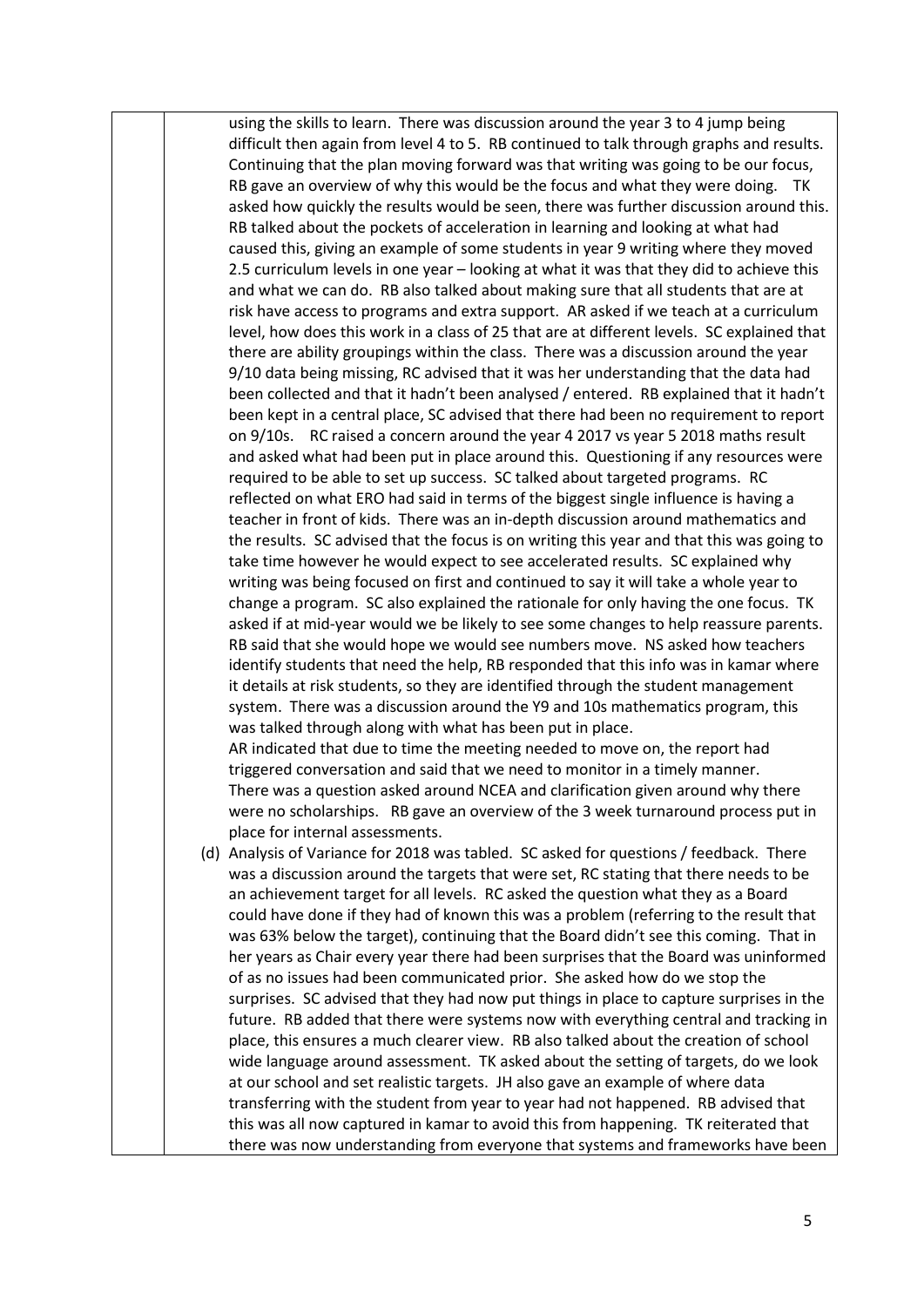|     | put in place to stop surprises and that any surprises moving forward should be part of   |
|-----|------------------------------------------------------------------------------------------|
|     | the Principal appraisal.                                                                 |
|     | M. Elliot Lancaster<br>S. Rosemarie Costar                                               |
|     | (e) Draft 2019 Annual Plan was tabled. There was a discussion around the need for the    |
|     | goals to be measurable. RC adding that there needs to be a starting point, what is       |
|     | going to be achieved and when this will be achieved by. There needed to be more          |
|     | 'SMART' goals with clear actions to ensure they were achieved.                           |
|     | RC raised that the targets for achievement should be for all levels and should be a      |
|     | minimum of what was being aimed for. There was discussion around this and targets        |
|     | for achievement agreed to as follows: level 1 - 80%, level 2 - 85%, level 3 - 70%        |
|     | (f) 2019 Unit allocation was discussed under agenda item $6.2(c)$ .                      |
|     | (g) Roll decrease, this was also discussed under agenda item 6.2(c).                     |
|     | (h) CARRY OVER due to time - PLD Proposal                                                |
| (i) | Kaahuiako update - SC gave an overview around this, OAS has been allocated 3 'in         |
|     | school' positions (this is based on roll size). SC proposed that 1 of these positions is |
|     | given up to go back into the Community of Learning (COL) pool to be allocated to         |
|     | another school. SC advised that TeKohanga School had not been allocated one.             |
|     | These roles have been set up to help achieve the goals of the COL. SC continued on to    |
|     | explain the Kaahuiako roles. SC asked if anyone was against his proposal to give up      |
|     | one of the 'in school' positions, no one was against or opposed to SC's proposal.        |
|     | There was a discussion around the 'out of school' role and the affect this would have    |
|     | on OAS students to have the teacher out of class, it was determined that more            |
|     | discussion was required around this. SC advised that there was a Super Board             |
|     | meeting being held next month and he would communicate date and detail.                  |
|     | (j) 2019 Triennial elections were discussed with the following agreed by all:            |
|     | Election date to be as per the recommended date: 7 June 2019                             |
|     | Lee-Anne Annemans is appointed the OAS Returning officer for both the parent<br>$\sim$   |
|     | rep and staff elections.                                                                 |
|     | The number of Parent Rep positions to be filled is 3.                                    |
|     | M. Rosemarie Costar<br>S. Jonelle Hewitt                                                 |
|     | (k) RESOLUTION As per email correspondence (29/11/2018), Grassroots Trust provided       |
|     | funding to the school of \$30,000 to put towards the purchase of a new school van.       |
|     | The Board approved by email that the shortfall of (approx. \$22,000) was to come from    |
|     | the 2018 unspent capital expenditure budget. M. Rosemarie Costar S. Elliot               |
|     | Lancaster                                                                                |
|     | 7.2 Action list from November meeting.                                                   |
|     | (a) RC distributed documented feedback from the parent meetings held around the PLD      |
|     | proposal.                                                                                |
|     | (b) SC advised that the insurance excess for a chromebook is \$500, which is more than   |
|     | the value of a chromebook. SC advised that parents are signing a liability document      |
|     | should any damage be done by their child and that any chromebooks loaned to junior       |
|     |                                                                                          |
|     | students will be kept at school and will not be going home.                              |
|     | (c) RESOLUTION To apply for funding in the amount of \$10,269.50 inc GST from the        |
|     | TeKauwhata Licensing Trust to purchase cushion fall (for underneath the adventure        |
|     | playground) to comply with the required safety standards.                                |
|     | M. Rosemarie Costar S. Simon Craggs                                                      |
|     | (d) RB advised that with regard to the Reading Recovery policy that this was only in     |
|     | relation to schools that had a reading recovery program, that there was a requirement    |
|     | for a report to be done annually to the Board. As OAS does not have a reading            |
|     | recovery program there was no action or assurance to be given.                           |
|     | (e) SC advised that the complaints register was up to date to the best of his knowledge. |